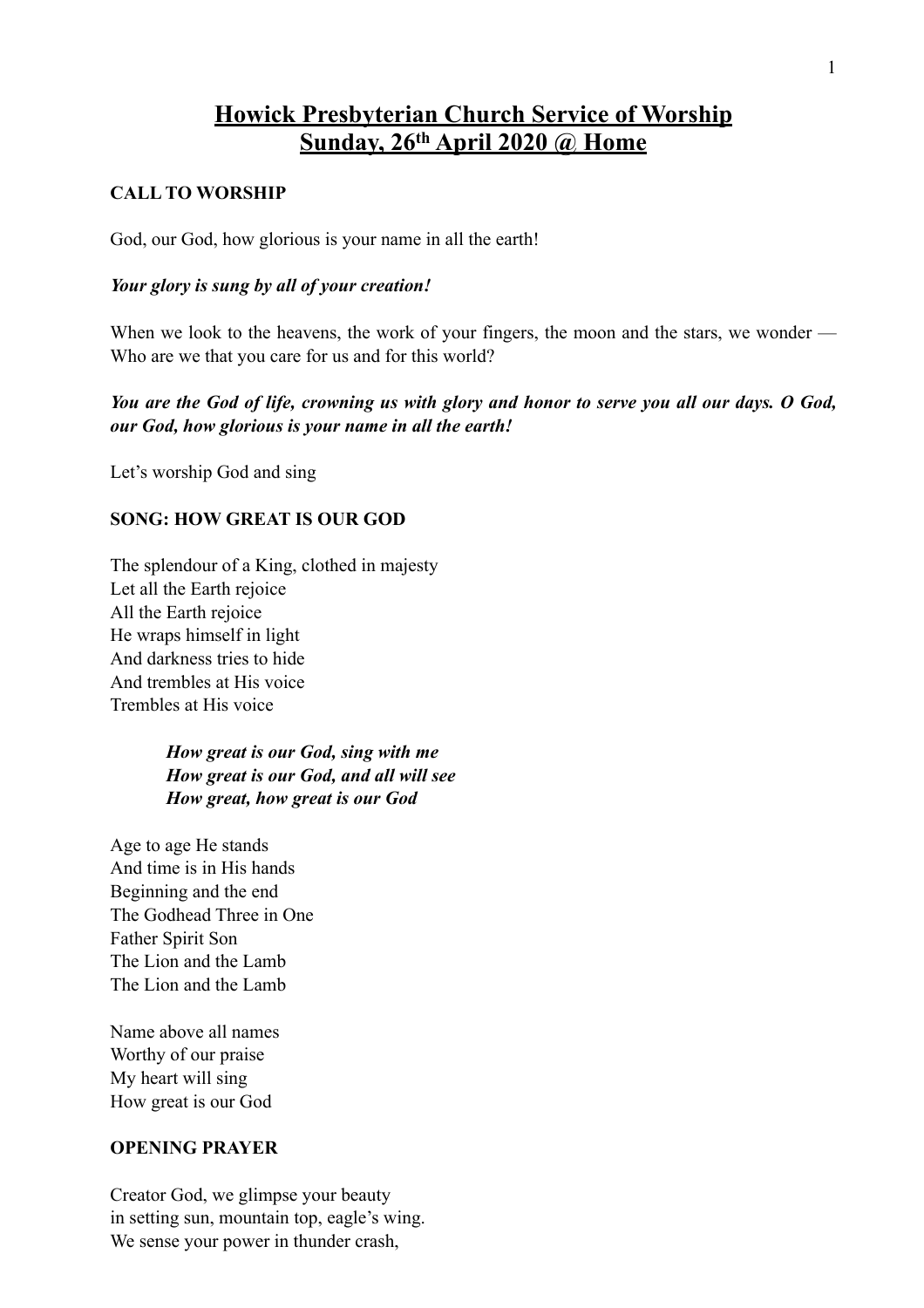lightning flash and ocean's roar. Creator God we praise you

Precious Jesus, we see your love stretched out upon a cruel cross. We stand in awe at your sacrifice, pure love poured out for humankind. Precious Jesus we praise you

Holy Spirit, we see your power in lives transformed, hearts on fire. We listen for your still, small voice, comforting, guiding, calling. Holy Spirit we praise you

Lead and speak to us in this time of worship.

We pray as you taught us to pray together:

*Our Father, who art in heaven, hallowed be thy Name, thy kingdom come, thy will be done, on earth as it is in heaven.* 

*Give us this day our daily bread. And forgive us our trespasses, as we forgive those who trespass against us.* 

*And lead us not into temptation, but deliver us from evil.* 

*For thine is the kingdom, and the power, and the glory, for ever and ever. Amen.*

#### **KIDS TIME AND BIRTHDAYS/ANNIVERSARIES**

Hello to any boys and girls who are reading, listening to or watching this!

What was this week like for you? Did you do anything different or exciting? How was home learning this week? What was the best part about that? What was the trickiest part?

Ally is going to read another story for you…..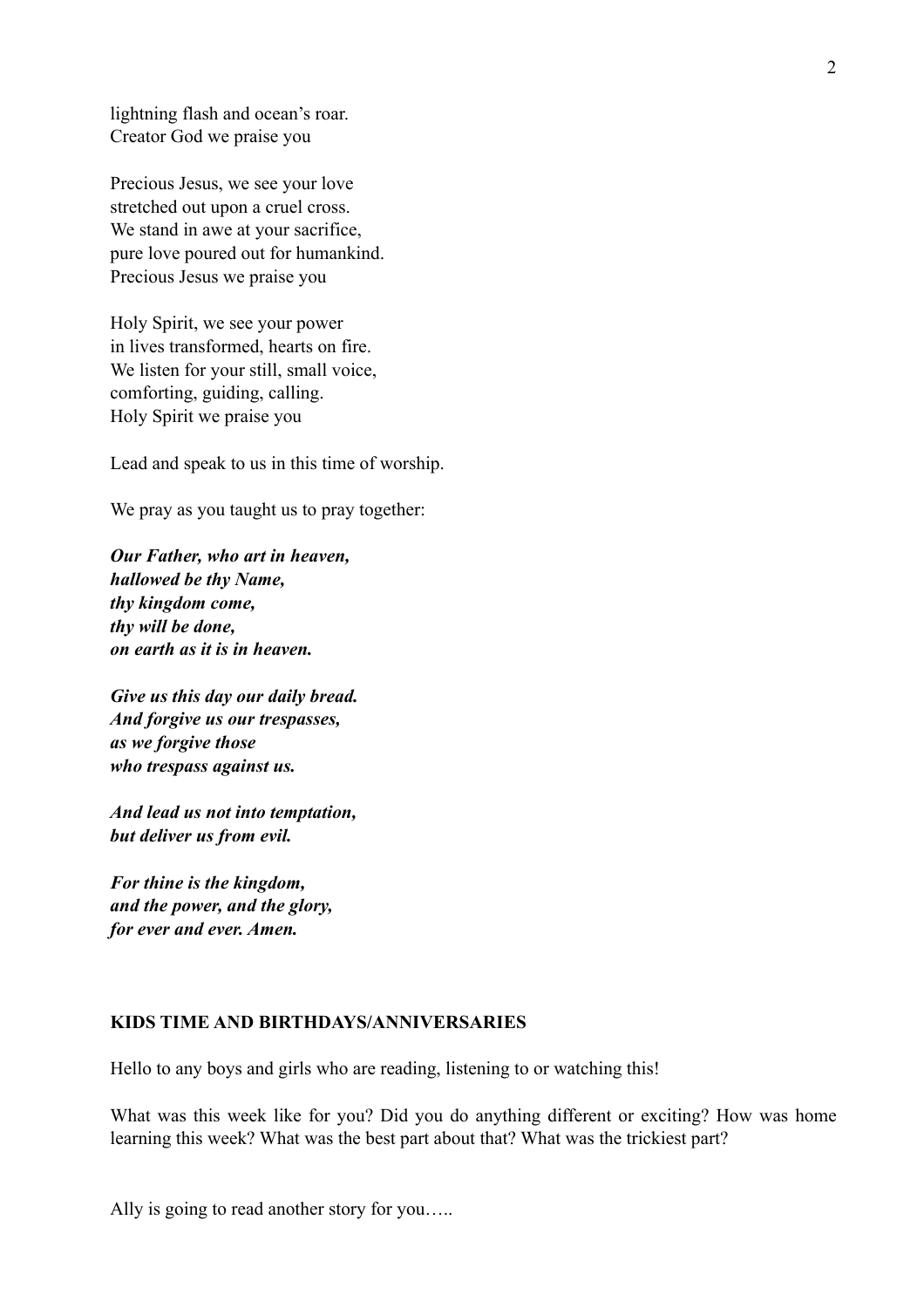Today we also celebrate everyone who had a birthday or anniversary this week. We give thanks to God for your life amongst us! You have made this world so much better for so many! This will probably be one of the stranger birthdays you've had but you are still worth celebrating!

## **KIDS PRAYER**

#### Dear God,

We thank you for the amazing, beautiful world you created. Help us to care for it. We thank you for the wonderful, unique people you have made us to be. Help us to care for one another. We thank you for the incredible, tasty foods you have invented. Help us remember and care for those who are hungry. We thank you for the inspiring stories and teaching in the bible. Help us to share this good news with people everywhere.

#### **Amen.**

**What do we say each week? "God loves us and we are special!"**

#### **SONG: Hosanna**

I see the King of glory Coming on the clouds of fire The whole earth shakes, the whole earth shakes I see His love and mercy Washing over all our sin The people sing, the people sing

> *Hosanna, Hosanna Hosanna in the highest Hosanna, Hosanna Hosanna in the highest*

I see a generation Rising up to take the place With selfless faith, with selfless faith I see a near revival Staring as we pray and seek We're on our knees, we're on our knees

Heal my heart and make it clean Open up my eyes to the things unseen Show me how to love like You have loved me Break my heart for what breaks Yours Everything I am for Your kingdom's cause As I walk from earth into eternity

# **READING - Chamberlins**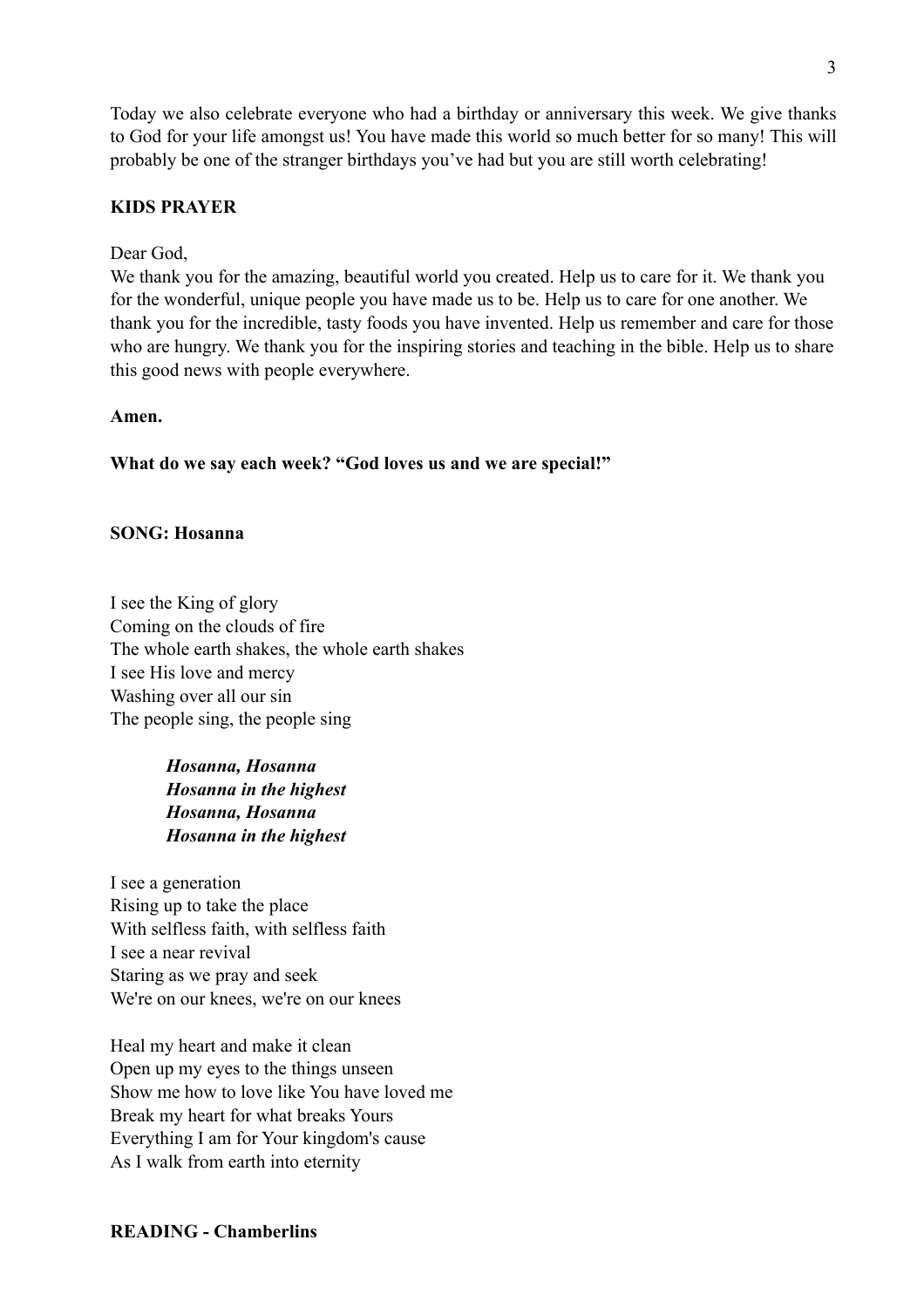#### **John 21:1-19**

Afterward Jesus appeared again to his disciples, by the Sea of Galilee.<sup>[</sup>[a\]](https://www.biblegateway.com/passage/?search=John+21%253A1-19+++++&version=NIV#fen-NIV-26900a) It happened this way: Simon Peter, Thomas (also known as Didymus<sup>[</sup>[b\]](https://www.biblegateway.com/passage/?search=John+21%253A1-19+++++&version=NIV#fen-NIV-26901b)), Nathanael from Cana in Galilee, the *sons of Zebedee, and two other disciples were together. "I'm going out to fish," Simon Peter told them, and they said, "We'll go with you." So they went out and got into the boat, but that night they caught nothing.*

*Early in the morning, Jesus stood on the shore, but the disciples did not realize that it was Jesus. He called out to them, "Friends, haven't you any fish?"* 

*"No," they answered.* 

*He said, "Throw your net on the right side of the boat and you will find some." When they did, they were unable to haul the net in because of the large number of fish.* 

*Then the disciple whom Jesus loved said to Peter, "It is the Lord!" As soon as Simon Peter heard him say, "It is the Lord," he wrapped his outer garment around him (for he had taken it off) and jumped into the water. The other disciples followed in the boat, towing the net full of fish, for they were not far from shore, about a hundred yards.[ [c](https://www.biblegateway.com/passage/?search=John+21%253A1-19+++++&version=NIV#fen-NIV-26907c)] When they landed, they saw a fire of burning coals there with fish on it, and some bread.* 

*Jesus said to them, "Bring some of the fish you have just caught." So Simon Peter climbed back into the boat and dragged the net ashore. It was full of large fish, 153, but even with so many the net was not torn. Jesus said to them, "Come and have breakfast." None of the disciples dared ask him, "Who are you?" They knew it was the Lord. Jesus came, took the bread and gave it to them, and did the same with the fish. This was now the third time Jesus appeared to his disciples after he was raised from the dead.* 

*When they had finished eating, Jesus said to Simon Peter, "Simon son of John, do you love me more than these?"* 

*"Yes, Lord," he said, "you know that I love you."* 

*Jesus said, "Feed my lambs."* 

*Again Jesus said, "Simon son of John, do you love me?"* 

*He answered, "Yes, Lord, you know that I love you."* 

*Jesus said, "Take care of my sheep."* 

*The third time he said to him, "Simon son of John, do you love me?"* 

*Peter was hurt because Jesus asked him the third time, "Do you love me?" He said, "Lord, you know all things; you know that I love you."* 

*Jesus said, "Feed my sheep. Very truly I tell you, when you were younger you dressed yourself and went where you wanted; but when you are old you will stretch out your hands, and someone else will dress you and lead you where you do not want to go." Jesus said this to indicate the kind of death by which Peter would glorify God. Then he said to him, "Follow me!"* 

#### **SERMON – Peter and Jesus**

Have you ever had one of those moments where a past memory is rekindled, and it inspires you and spurs you into a new season of change?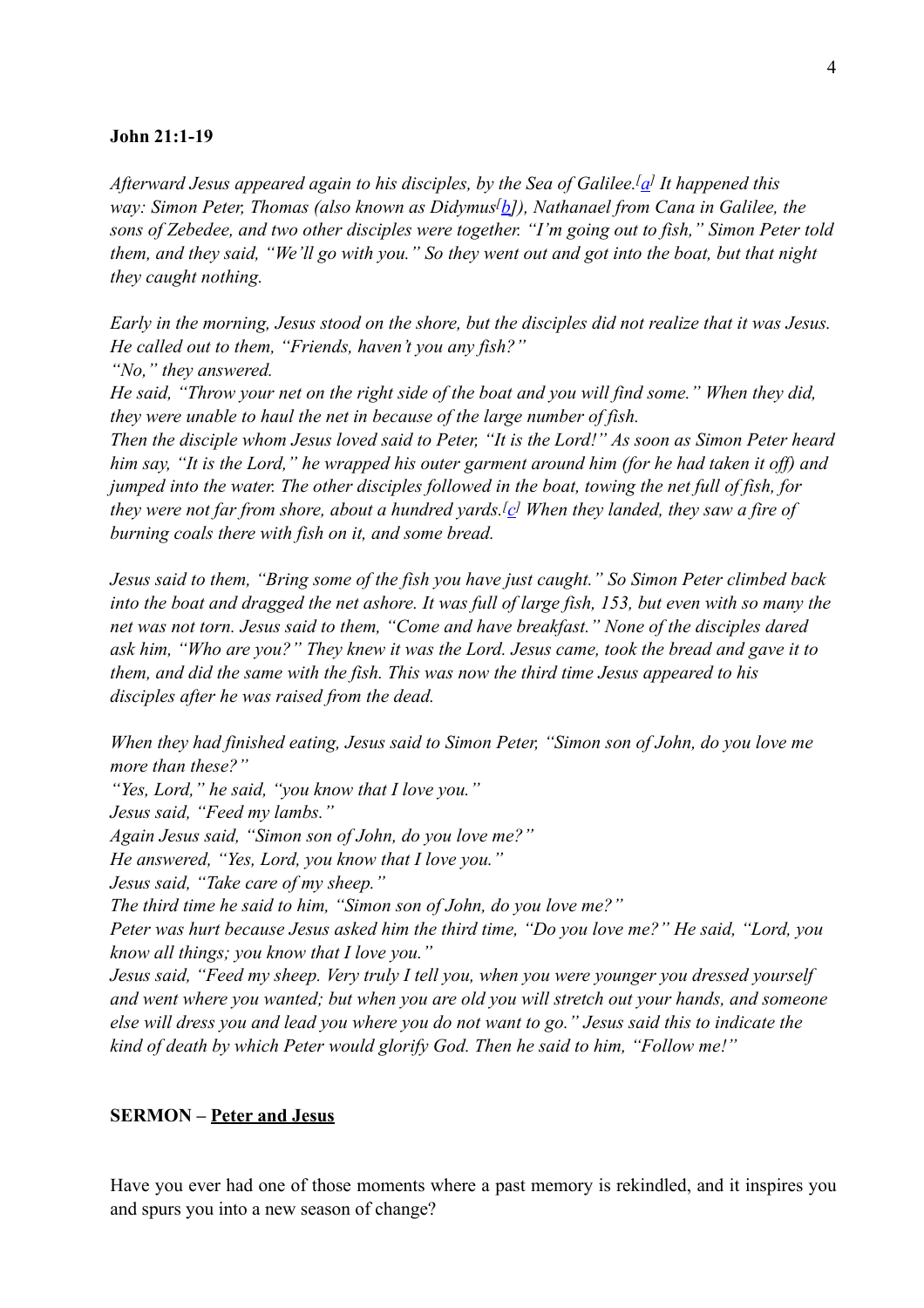Maybe a special memory of a time when your faith felt at its most alive and dynamic. Sometimes revisiting these times can be a jump start for a new season.

In the same way, sometimes revisiting a painful memory can be powerful too. Now, I don't mean in a guilt and shame kind of way, but in a way that helps you heal from the pain of that bad memory.

This story is one of Jesus bringing restoration to Peter, by rekindling a beautiful memory and a painful one, and through them bringing healing and new beginnings.

Jesus has already appeared to his disciples twice since the resurrection. Yet for one of them, there is sense of unfinished business. This someone is Peter. He had a moment still burning on his conscience.

That night when Jesus was arrested; that night in the courtyard where Peter denied he knew Jesus three times.

Since then Peter has been in hiding, and then has experienced the enormous joy of knowing Jesus had risen from the dead.

Yet he has not yet resolved what happened that night when Jesus was arrested.

I imagine Peter full with an enormous range of feelings and emotions.

First he goes through the hell of seeing his Lord being arrested, beaten, then his denial of Jesus, and the shame and bitterness that came with that, then knowing he had been crucified, and not being able to be there with John and Mary to stand with him as he died.

Then only 2 days later Peter experiences something which will blow his mind even more. The one who he loved, who he denied, the one who died, is now alive.

His mind can barely cope with the joy, the awe, the greatness of what had happened. So the cross was part of Gods plan after all? So Jesus had to die?

Peter would have been trying make sense of what all these things meant, especially for him and the other disciples. What would their risen Jesus ask of them to do now, once he had left them? What path lies ahead? What of the Kingdom Jesus talked about? What of taking up their crosses? And would a similar fate lie ahead of them?

But in the middle of these thoughts, one would have occupying his mind a lot.

**What does Jesus think of me** after what happened that night I betrayed him?

Have you ever had a similar thought after a moment of weakness? I wonder what Jesus thinks of me now?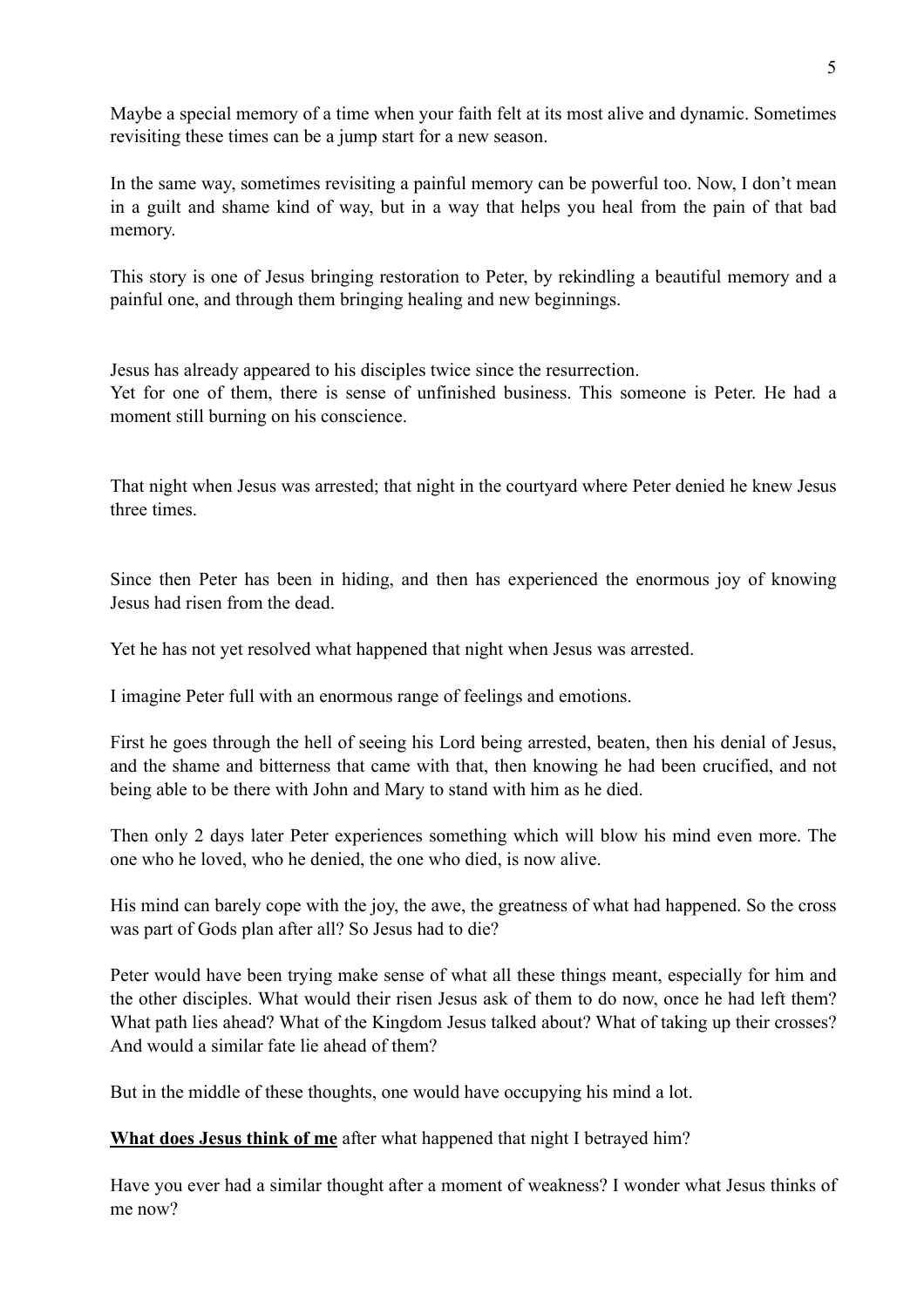For those of you unaware of Peter's background, he was a pretty significant fellow. He was one of the first disciples called to follow Jesus. He was one of the key figures in the 12.

Jesus had first called Peter while he and his friends were cleaning the nets after a night of fishing without reward.

Then along comes this great new teacher everyone is talking about. Jesus from Nazareth. He asks Peter if he can borrow a boat to use as a pulpit, because a huge crowd had gathered to hear him speak.

After speaking, Jesus says to Peter, named Simon at this time, "Put out into deep water, and lower your nets for a catch."

This was really an invitation for Peter to follow Jesus into what would be the deep waters of life. Where there would be dangers and also rewards – fish to catch – people to save.

And as the nets fill with fish, Peter says, "get away from me Lord, I am a sinful man." Jesus says, "don't be afraid, from now on you will be fishing for men. Follow me."

The great catch that day was not the fish – it was Peter. He was captured by the call of his Lord.

Interesting that the saviour of the world should choose such simple, broken men to be on his dream team.

Peter, like the other disciples, fumbles his way through following Jesus. They spend a lot of time trying to work him out, and often getting him quite wrong. Their view of a messianic military leader to over throw the Romans and restore the kingdom of Israel is not holding up to the message Jesus brings.

For many of the disciples they still aren't sure who Jesus is.

Matthew 16:13-20One day, at Caesarea Philippi, Jesus asks them, "who do you say I am."

And in what would be one of the defining moments of Peters life, he speaks up and says. You are the Christ – the messiah.

This was a hugely significant moment in Peters life – this recognition of who Jesus was, and Jesus in return affirms Peter, and his role in the building of his church.

Peter you are the rock. And upon this truth I will build my church.

Peter must be feeling pretty good right now. He must have been feeling like top of the class.

Yet this belief, this claim would go on to be tested in the future, in what would be Peter's darkest hour.

On the night that Jesus was betrayed and arrested, he says to Peter, you will deny me three times.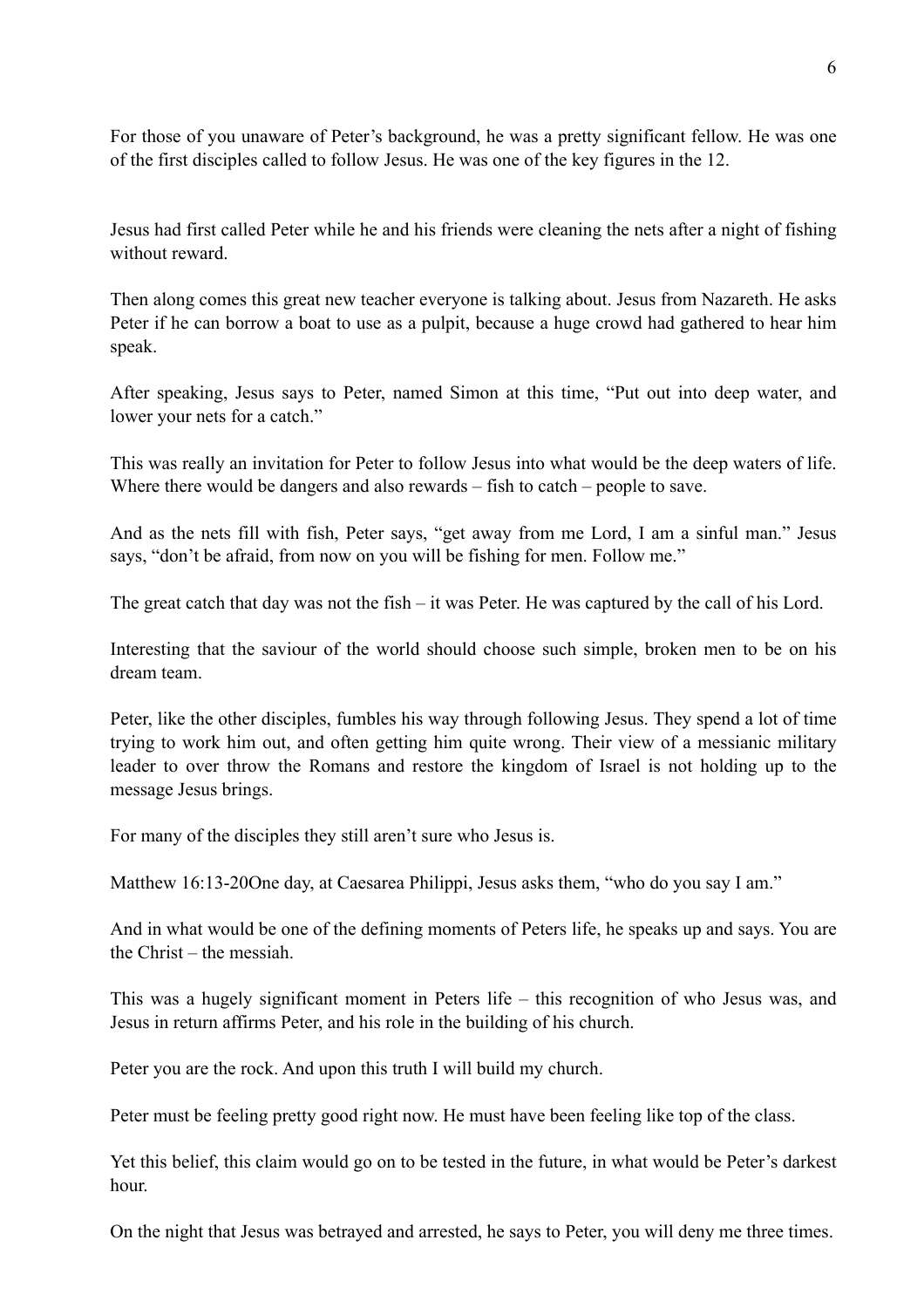Peter is adamant - there's no way that's going to happen. No way. I'm the rock remember.

Yet later on, Peter finds himself sheepishly following the arrested Jesus, and the roman soldiers, as they go from trial to trial, until in a courtyard by a fire someone recognizes him.

"You also were with Jesus of Galilee," she said.

**70** But he denied it before them all. "I don't know what you're talking about," he said.

**71** Then he went out to the gateway, where another servant girl saw him and said to the people there, "This fellow was with Jesus of Nazareth."

**72** He denied it again, with an oath: "I don't know the man!"

**73** After a little while, those standing there went up to Peter and said, "Surely you are one of them; your accent gives you away."

**74** Then he began to call down curses, and he swore to them, "I don't know the man!"

The rooster crows, and Peters shame is complete. He runs away in deep deep sorrow.

Some rock of the church he turned out to be. Can't even stay true.

Peter goes from making a declaration at Ceasarea Philippi, to making an opposite declaration in the courtyard of the high priest.

Yet, somehow Jesus knew he would do it. Still Jesus loved him.

2 significant things have happened since this moment. Jesus death and resurrection.

Peter is feeling so much right now; this morning that Jesus appears on the beach.

# **The reconciliation**

The scene for the reconciliation between Peter and Jesus is strangely familiar to us.

They are on the lake, and the disciples have been out fishing again, and again they have caught nothing.

Then this man appears on the shore, and invites them to put their nets out again – again strangely familiar.

The nets begin to burst, yet again, as they had 3 years earlier. And then John clicks – "It is the Lord!"

Here it is, happening all over again.

Peter does not hesitate - but jumps in the water and makes his way to shore. He needs to be with Jesus.

On the beach Jesus has prepared a fire and some breakfast.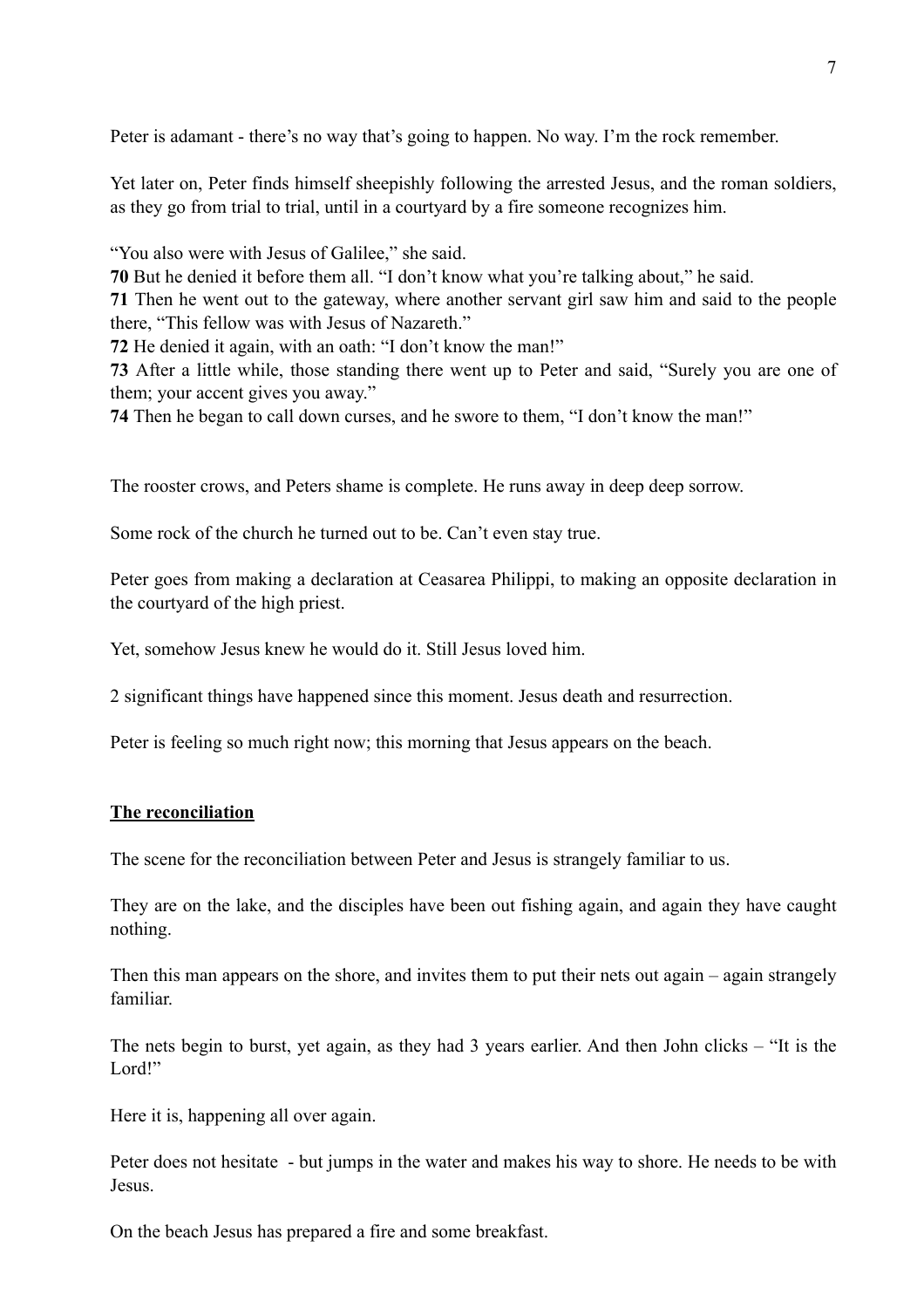They eat together, and after the meal Jesus and Peter have their moment – The moment I guess Peter has been waiting for for quite some time now.

The fire may be a comfort, but it's also a reminder of the setting of his denial.

He is confronted with two memories. His beautiful calling, and his painful denial.

His feelings may have been similar to what they were back when this happened the first time when Jesus called him. Back then Peter had said "Go away from me Lord, I am a sinful man." Peter probably felt the same all over again. "I let you down. I sinned. I stuffed up. You probably shouldn't have me around."

What Jesus says to Peter is remarkable. What Jesus doesn't say is even more so.

He doesn't say, "I told you you would deny me didn't I? What happened Peter? – you coward! – you're meant to be the rock!"

Instead, he invites Peter to declare his love for him three times, one for each denial, not to make him feel bad, but to give Peter an opportunity to openly declare his love.

And then Jesus says to Peter – "feed my sheep."

Jesus way of saying to Peter, "You are still the right man for the job; I believe in you."

When Jesus calls Peter the first time by the lake, it is to be a fisherman of people. This time, as Jesus calls again Peter, it is to be a shepherd to Gods people.

Jesus talks about the death by which Peter would glorify God, and then offers again the same call – the call that is for each one of us. "Follow me." The call remains for Peter, even after all that had happened. Jesus still believes in him.

Within 7 weeks, Peter would go on to preach the sermon of his life in Jerusalem, bringing 3000 to faith in Jesus. They would form the nucleus of the early church.

He would stand before Caiaphas, and his preaching would shake the foundations of the Roman empire.

Finally Peter would be killed. Crucified upside down. Historical accounts claim that when being crucified Peter requested to be crucified upside down as he didn't feel worthy to die in the same manner as his Lord.

A simple, broken, bumbling man. God uses such people to change the world.

A man who understood grace.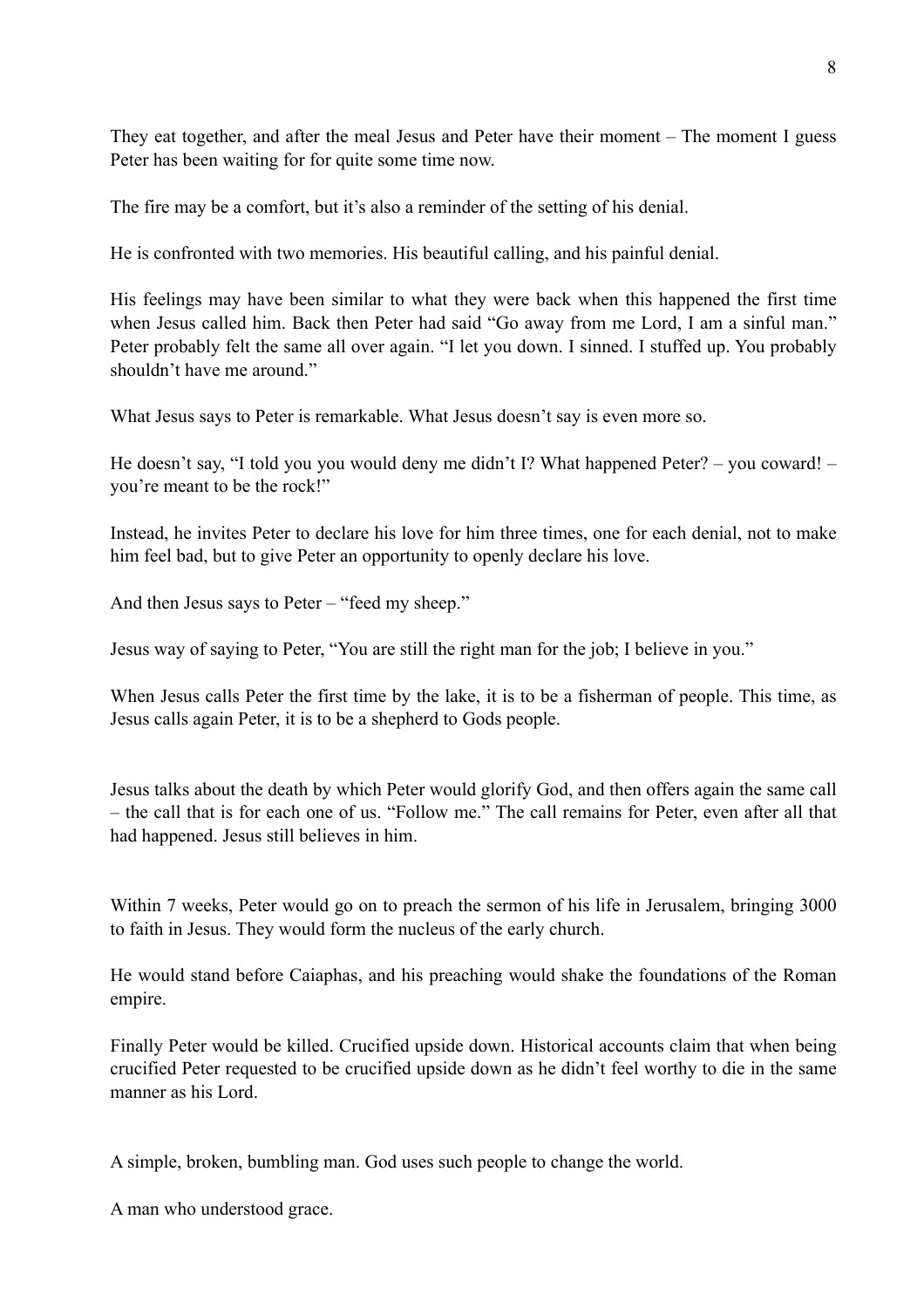Maybe that's why he had been appointed to be the leader of the church.

Because he understood grace. He understood what it meant to be broken, and still used by God. He understood unconditional love.

And this is what we need in leadership of our churches. Not the perfect, high and mighty ones who look down on others. But those who have experienced and know grace.

#### **Whose voice are you hearing?**

When you have messed up, when you have gone off the path.

What is God saying to you?

Coz I think that a lot of people confuse Gods voice for the voice of their parents or their teacher, or their minister, or an authority figure of some sort.

We imagine God in heaven with his arms crossed looking down at us with a frown and shaking his head, ready to smack us on the hand.

Many people today refuse to go home to God, because they believe that he is the angry father waiting to heap on guilt and shame.

Scripture however shows us a very different picture.

The God who runs to welcome home the disgraced son.

The God who understands us, who understands why we sin and keep doing so.

Maybe he's simply saying, "Do you love me?" - "Follow me"

#### **What is a follower?**

A follower is an everyday person. People like you and me.

Someone who steps out of the boat enthusiastically, but will often lose sight and start sinking.

Someone who makes rash comments, like "Shall we call down fire upon them Lord?"

Someone who sometimes misunderstands Jesus.

Someone who declares Jesus as Lord one day, and the next denies him.

Someone who, despite these things, God can use to do remarkable things.

We stumble our way through, but he works through us to do far more than we ever could imagine.

#### **Amen.**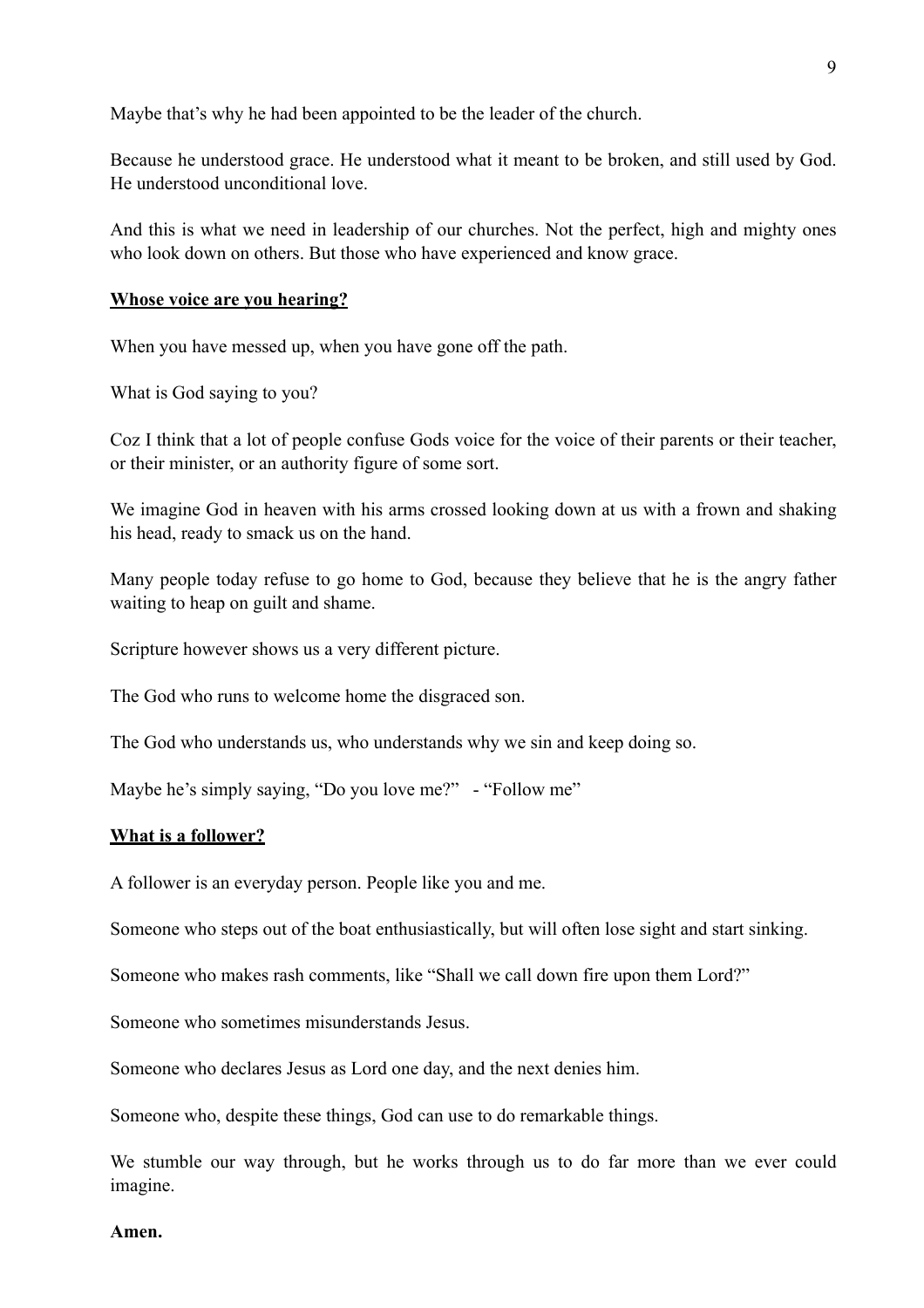# **PRAYERS OF INTERCESSION –** *Cherie Moran*

Loving God

How privileged we are to be able to call you "our God" – the God who loves us unconditionally and who cares about us wholeheartedly.

Lord we are called to pray for others. At the moment the prayer basket seems very full of people that we can be praying continually for. There are so many people Lord who are giving of themselves selflessly so that we might stay safe and strong.

We bring some of those people to mind in this moment:

We pray for our Prime Minister – Jacinda Ardern as she continues to do an amazing job of holding us safely, leading our country with dignity and confidence. Lord be ever close to her and to her family – Clarke Gayford, Neve, and the bubble that surrounds them at this challenging time. Keep them safe and well connected to each other in whatever way that needs to happen.

We pray for Ashley Bloomfield as he heads the team that needs to make clear decisions each day about what is needed most in the health sector on an hour by hour basis. Lord keep his energy levels and his concentration on maximum but enable him to find and use small moments to recharge his batteries with you. Pray too for his family bubble as they too make sacrifices on our behalf.

We think Lord of the essential workers who have worked tirelessly to keep our country safe in every way – those that function on the frontline of water and power supplies, those that keep us connected with internet and phone communications, those that care for the sick – especially those who are suffering from Covid-19. Lord it is easy to think we are winning this battle, but for those who are experiencing the ravaging symptoms of this virus they know only too well that the battle is not yet behind us. Keep us all mindful of this as we seek to honour the barriers that we face. Give us the grace to face our limitations with understanding.

We pray finally for the educators throughout our country as they prepare to unlock their school doors next week with all the unknown challenges that they might face. We Pray for parents that they will act with wisdom as they decide how they will manage their children next week when we move to Level 3. We pray for our precious children that they will feel safe and confident and that they will be protected from the anxiety that we as adults can so easily pass on to them.

Lord these are times we simply do not understand but the one thing we do understand is that you are with us on the journey and that we can trust you to be walking alongside of us and at times we know you will gently pick us up and carry us if that is what we are needing. This we pray in Jesus name AMEN

Amen.

Thank you for joining together this morning in worship.

Let's close this time and sing, Just as I am.